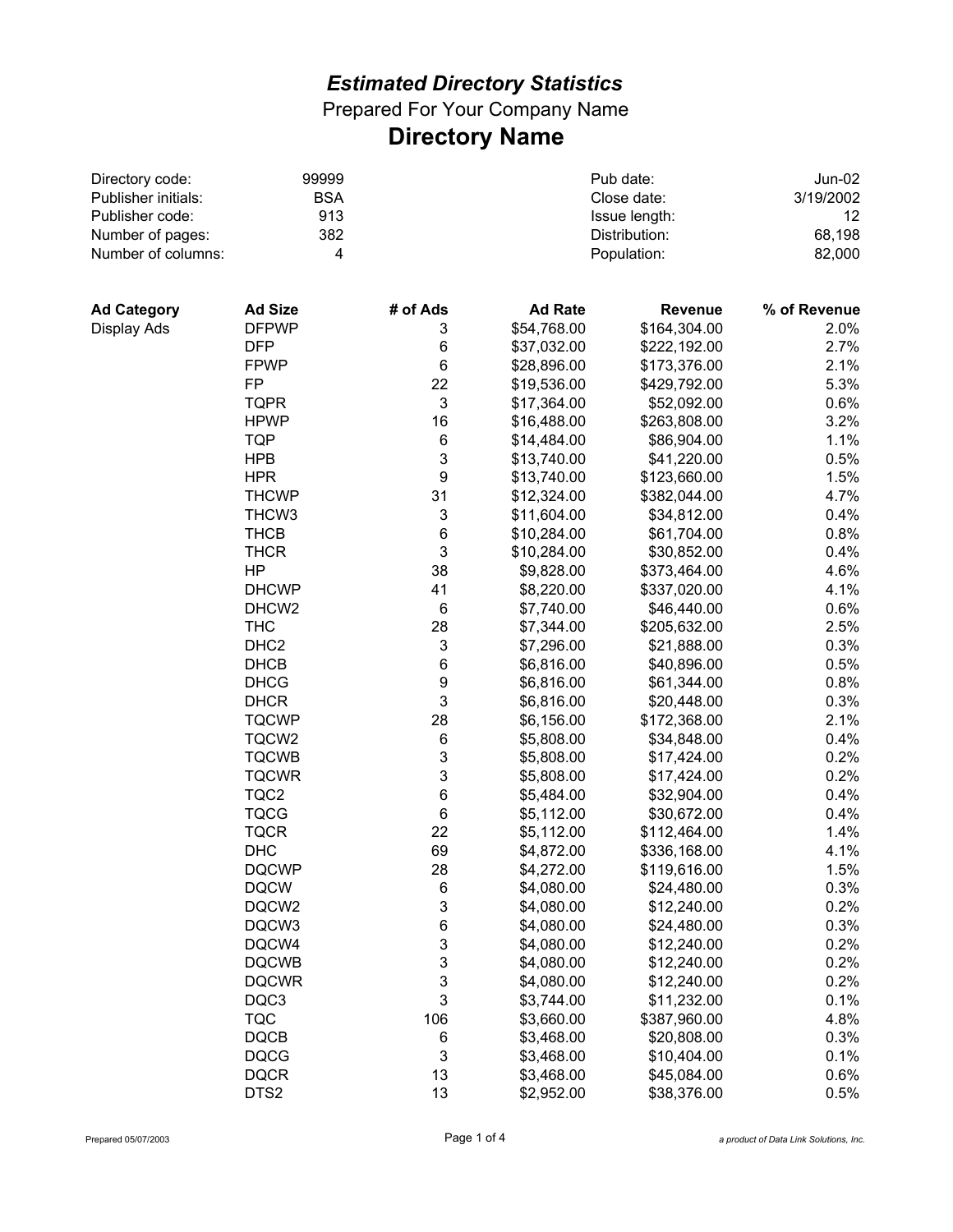Prepared For Your Company Name **Directory Name**

| Directory code:     | 99999                         |                           |                | Pub date:       | Jun-02       |
|---------------------|-------------------------------|---------------------------|----------------|-----------------|--------------|
| Publisher initials: | <b>BSA</b><br>913             |                           | Close date:    | 3/19/2002<br>12 |              |
| Publisher code:     |                               |                           | Issue length:  |                 |              |
| Number of pages:    | 382                           |                           |                | Distribution:   | 68,198       |
| Number of columns:  | 4                             |                           |                | Population:     | 82,000       |
|                     |                               |                           |                |                 |              |
| <b>Ad Category</b>  | <b>Ad Size</b>                | # of Ads                  | <b>Ad Rate</b> | <b>Revenue</b>  | % of Revenue |
|                     | DTS3                          | 6                         | \$2,952.00     | \$17,712.00     | 0.2%         |
|                     | QC3                           | 3                         | \$2,952.00     | \$8,856.00      | 0.1%         |
|                     | <b>DTSB</b>                   | 19                        | \$2,748.00     | \$52,212.00     | 0.6%         |
|                     | <b>DTSG</b>                   | 6                         | \$2,748.00     | \$16,488.00     | 0.2%         |
|                     | <b>DTSR</b>                   | 22                        | \$2,748.00     | \$60,456.00     | 0.7%         |
|                     | QCB                           | $\mathbf 3$               | \$2,748.00     | \$8,244.00      | 0.1%         |
|                     | QCR                           | 9                         | \$2,748.00     | \$24,732.00     | 0.3%         |
|                     | <b>DQC</b>                    | 97                        | \$2,484.00     | \$240,948.00    | 3.0%         |
|                     | <b>DTS</b>                    | 207                       | \$1,956.00     | \$404,892.00    | 5.0%         |
|                     | QC                            | 28                        | \$1,956.00     | \$54,768.00     | 0.7%         |
| HS Ads              | 6HSWB                         | 3                         | \$2,916.00     | \$8,748.00      | 0.1%         |
|                     | 6HSWB                         | 6                         | \$2,508.00     | \$15,048.00     | 0.2%         |
|                     | 6HSAG                         | $\mathbf{3}$              | \$2,496.00     | \$7,488.00      | 0.1%         |
|                     | 6HSAR                         | 13                        | \$2,496.00     | \$32,448.00     | 0.4%         |
|                     | 5HAWR                         | 16                        | \$2,472.00     | \$39,552.00     | 0.5%         |
|                     | 5HSAW                         | 3                         | \$2,472.00     | \$7,416.00      | 0.1%         |
|                     | 5HSAB                         | 3                         | \$2,268.00     | \$6,804.00      | 0.1%         |
|                     | 5HSAR                         | 3                         | \$2,268.00     | \$6,804.00      | 0.1%         |
|                     | 5HSWR                         | 6                         | \$2,220.00     | \$13,320.00     | 0.2%         |
|                     | 6HSR                          | 3                         | \$2,160.00     | \$6,480.00      | 0.1%         |
|                     | 4HSWR                         | 3                         | \$1,980.00     | \$5,940.00      | 0.1%         |
|                     | 3HAWR                         | $\mathbf{3}$              | \$1,776.00     | \$5,328.00      | 0.1%         |
|                     | 3HSWB                         | 16                        | \$1,776.00     | \$28,416.00     | 0.3%         |
|                     | 3HSWR                         | 25                        | \$1,776.00     | \$44,400.00     | 0.5%         |
|                     | 4HSB                          | $\ensuremath{\mathsf{3}}$ | \$1,680.00     | \$5,040.00      | 0.1%         |
|                     | 4HSR                          | $\mathbf 3$               | \$1,680.00     | \$5,040.00      | 0.1%         |
|                     | 5HSA                          | 28                        | \$1,452.00     | \$40,656.00     | 0.5%         |
|                     | 5HS                           | 3                         | \$1,308.00     | \$3,924.00      | 0.0%         |
|                     | 3HSB                          | 16                        | \$1,296.00     | \$20,736.00     | 0.3%         |
|                     | 3HSR                          | 16                        | \$1,296.00     | \$20,736.00     | 0.3%         |
|                     | 2HSWB                         | 66                        | \$1,212.00     | \$79,992.00     | 1.0%         |
|                     | 2HSWG                         | 6                         | \$1,212.00     | \$7,272.00      | 0.1%         |
|                     | 2HSWR                         | 94                        | \$1,212.00     | \$113,928.00    | 1.4%         |
|                     | 4HS                           | 38                        | \$1,152.00     | \$43,776.00     | 0.5%         |
|                     | 3HS                           | 56                        | \$888.00       | \$49,728.00     | 0.6%         |
|                     | 2HSB                          | 47                        | \$876.00       | \$41,172.00     | 0.5%         |
|                     | 2HSG                          | 13                        | \$876.00       | \$11,388.00     | 0.1%         |
|                     | 2HSR                          | 119                       | \$876.00       | \$104,244.00    | 1.3%         |
|                     | 1HSW                          | 56                        | \$792.00       | \$44,352.00     | 0.5%         |
|                     | 2HS                           | 714                       | \$612.00       | \$436,968.00    | 5.4%         |
|                     | A <sub>2</sub> H <sub>S</sub> | $\ensuremath{\mathsf{3}}$ | \$612.00       | \$1,836.00      | 0.0%         |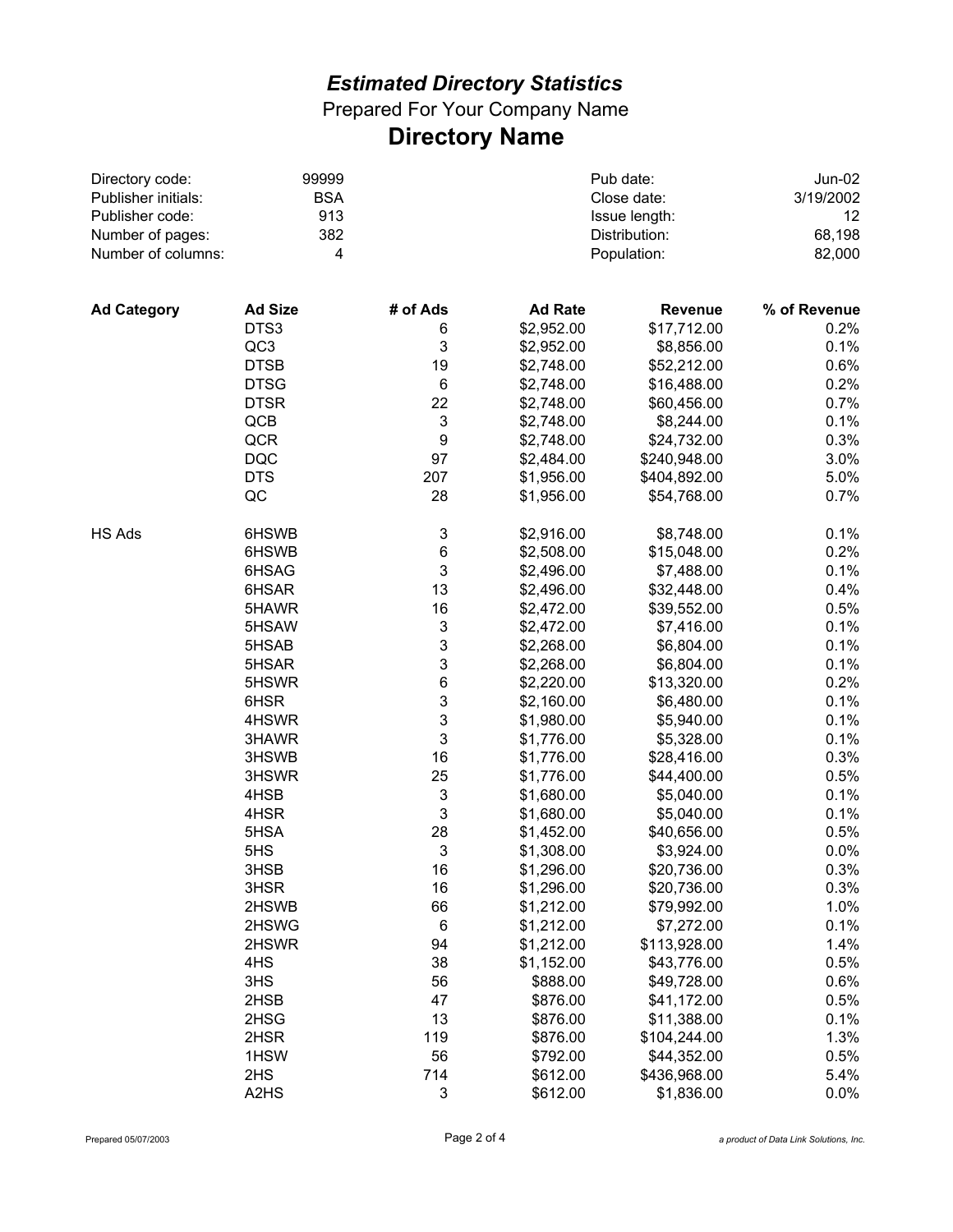Prepared For Your Company Name **Directory Name**

| Directory code:     | 99999                   |                           | Pub date:      | <b>Jun-02</b> |              |
|---------------------|-------------------------|---------------------------|----------------|---------------|--------------|
| Publisher initials: | <b>BSA</b>              |                           | Close date:    | 3/19/2002     |              |
| Publisher code:     | 913                     |                           |                | Issue length: | 12<br>68,198 |
| Number of pages:    | 382                     |                           |                | Distribution: |              |
| Number of columns:  | $\overline{\mathbf{4}}$ |                           | Population:    |               | 82,000       |
|                     |                         |                           |                |               |              |
| <b>Ad Category</b>  | <b>Ad Size</b>          | # of Ads                  | <b>Ad Rate</b> | Revenue       | % of Revenue |
|                     | 1HS                     | 692                       | \$396.00       | \$274,032.00  | 3.4%         |
| <b>Listing Ads</b>  | <b>ABLNR</b>            | 357                       | \$324.00       | \$115,668.00  | 1.4%         |
|                     | <b>BLNR</b>             | 122                       | \$324.00       | \$39,528.00   | 0.5%         |
|                     | <b>ABL</b>              | $\,6$                     | \$264.00       | \$1,584.00    | 0.0%         |
|                     | <b>ABLN</b>             | 157                       | \$264.00       | \$41,448.00   | 0.5%         |
|                     | <b>BL</b>               | $\boldsymbol{9}$          | \$264.00       | \$2,376.00    | 0.0%         |
|                     | <b>BLN</b>              | 1,621                     | \$264.00       | \$427,944.00  | 5.3%         |
|                     | <b>TBLN</b>             | 50                        | \$264.00       | \$13,200.00   | 0.2%         |
|                     | AL.                     | $\boldsymbol{9}$          | \$168.00       | \$1,512.00    | 0.0%         |
|                     | EL.                     | 319                       | \$168.00       | \$53,592.00   | 0.7%         |
|                     | <b>TAL</b>              | 3                         | \$168.00       | \$504.00      | 0.0%         |
|                     | <b>TEL</b>              | 19                        | \$168.00       | \$3,192.00    | 0.0%         |
|                     | <b>TNAL</b>             | $\mathbf{3}$              | \$168.00       | \$504.00      | 0.0%         |
|                     | <b>TNEL</b>             | 16                        | \$168.00       | \$2,688.00    | 0.0%         |
|                     | <b>TNSL</b>             | 178                       | \$168.00       | \$29,904.00   | 0.4%         |
|                     | <b>TRL</b>              | 228                       | \$168.00       | \$38,304.00   | 0.5%         |
|                     | <b>ARL</b>              | 379                       | \$0.00         | \$0.00        | 0.0%         |
|                     | <b>RL</b>               | 3,390                     | \$0.00         | \$0.00        | 0.0%         |
| <b>Trade Ads</b>    | <b>CTMB</b>             | $\ensuremath{\mathsf{3}}$ | \$1,788.00     | \$5,364.00    | 0.1%         |
|                     | <b>CTMR</b>             | $\,6$                     | \$1,788.00     | \$10,728.00   | 0.1%         |
|                     | <b>CTM</b>              | 19                        | \$1,236.00     | \$23,484.00   | 0.3%         |
|                     | <b>TMB</b>              | $\sqrt{3}$                | \$1,200.00     | \$3,600.00    | 0.0%         |
|                     | <b>TMR</b>              | $\,6$                     | \$1,200.00     | \$7,200.00    | 0.1%         |
|                     | TM                      | 103                       | \$840.00       | \$86,520.00   | 1.1%         |
|                     | <b>TN</b>               | 131                       | \$288.00       | \$37,728.00   | 0.5%         |
| <b>Cover Ads</b>    | <b>CSP</b>              | 1                         | \$34,284.00    | \$34,284.00   | 0.4%         |
|                     | TAB <sub>2</sub> P      | $\mathbf 1$               | \$32,988.00    | \$32,988.00   | 0.4%         |
|                     | <b>OBCP</b>             | 1                         | \$30,156.00    | \$30,156.00   | 0.4%         |